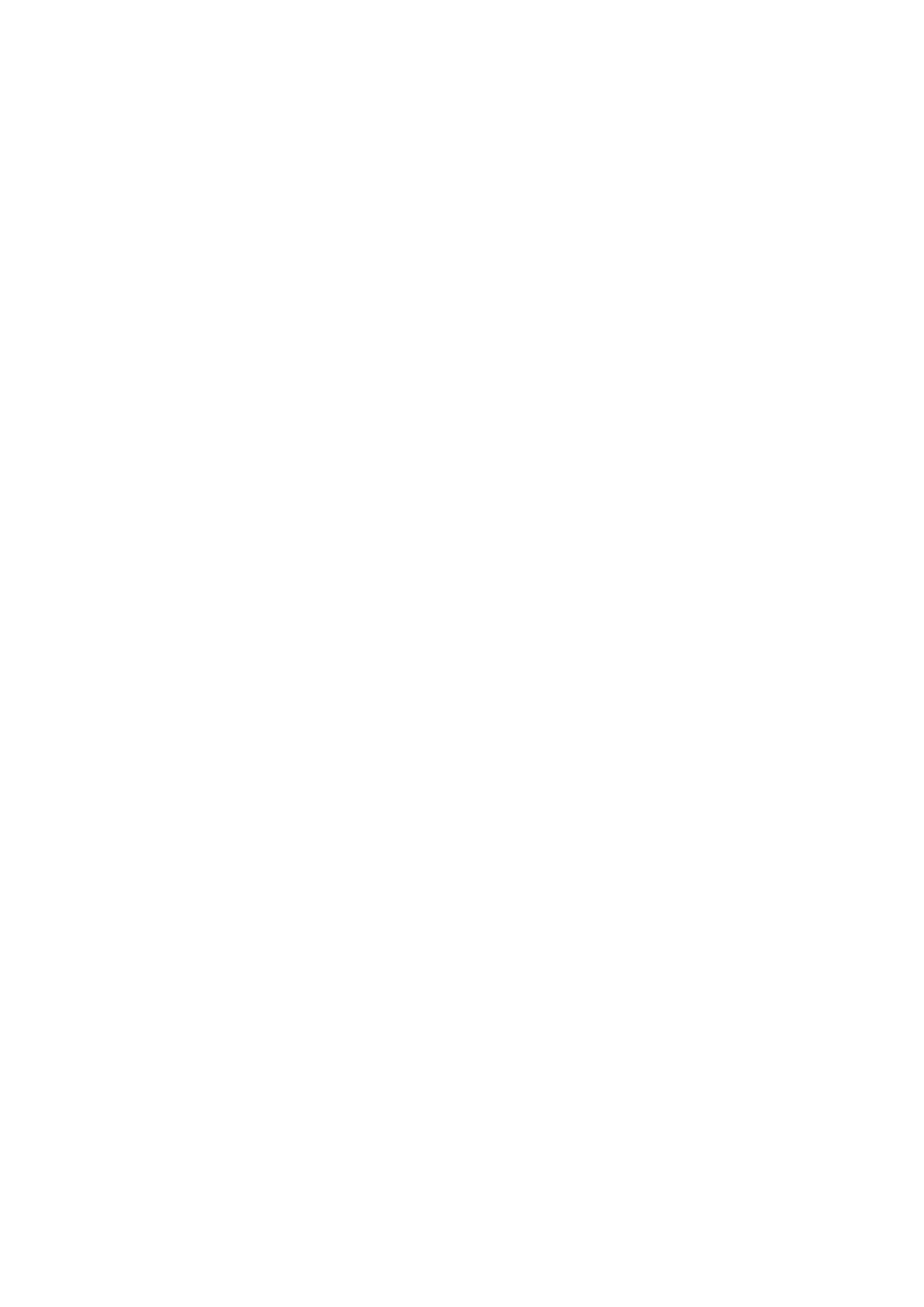### **Contents**

**04**

**06**

Introduction The digital whirlwind: Competing pressures to transform



A complex undertaking: Hurdles for digital transformation

**17**

Providers to collaborators: Uniting IT and the business



From complex to simple: Gaining a competitive edge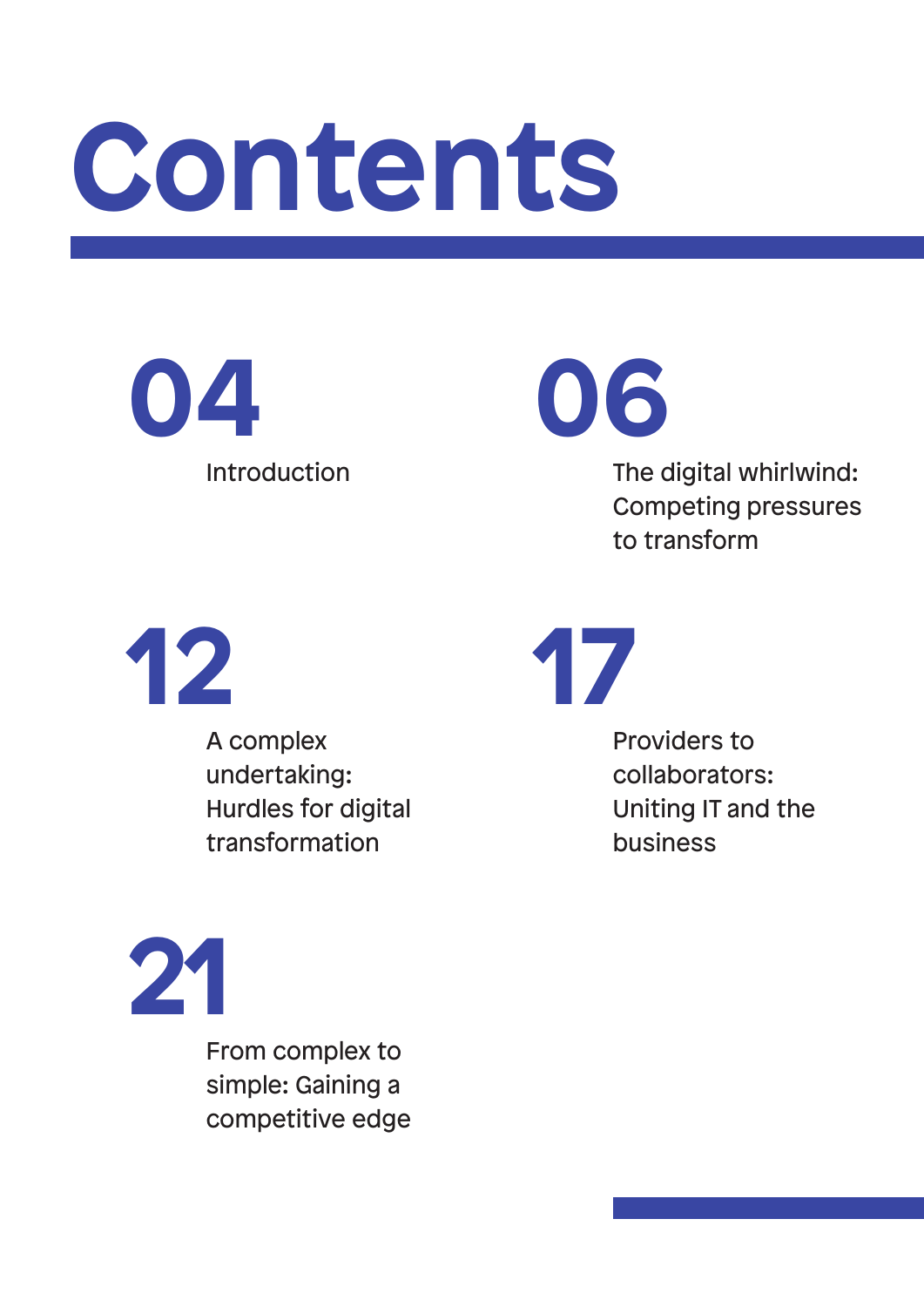## **Introduction**

In financial services firms, to call digital transformation complex is an understatement.

Transactions are happening faster. Customers are more demanding than ever, and willing to consider new digital-first challengers. And with talent in short supply, employee satisfaction matters.

The IT department is stuck in the middle of requests from the whole organisation, trying to develop services that satisfy every need while maintaining good governance – often facing a barrage of conflicting priorities.

Relationships across the business can be strained, as teams try to answer frontline company needs without the experience of the field. And this transformation isn't happening in a vacuum. Firms face a tightrope of complex regulation, including stringent penalties for any data security breaches.

Equally, IT teams must contend with decades-old infrastructure, which is often complex and outdated. Simply maintaining, let alone building on, the systems already in place is no mean feat.

IT teams are facing a conundrum: salvaging the old and keeping the complex – and running the risk of falling behind their competitors? Or ditching it all for new, simpler alternatives – and potentially losing huge amounts of data?

#### **The speed of innovation is not slowing down. So how can IT teams service the digital financial sector?**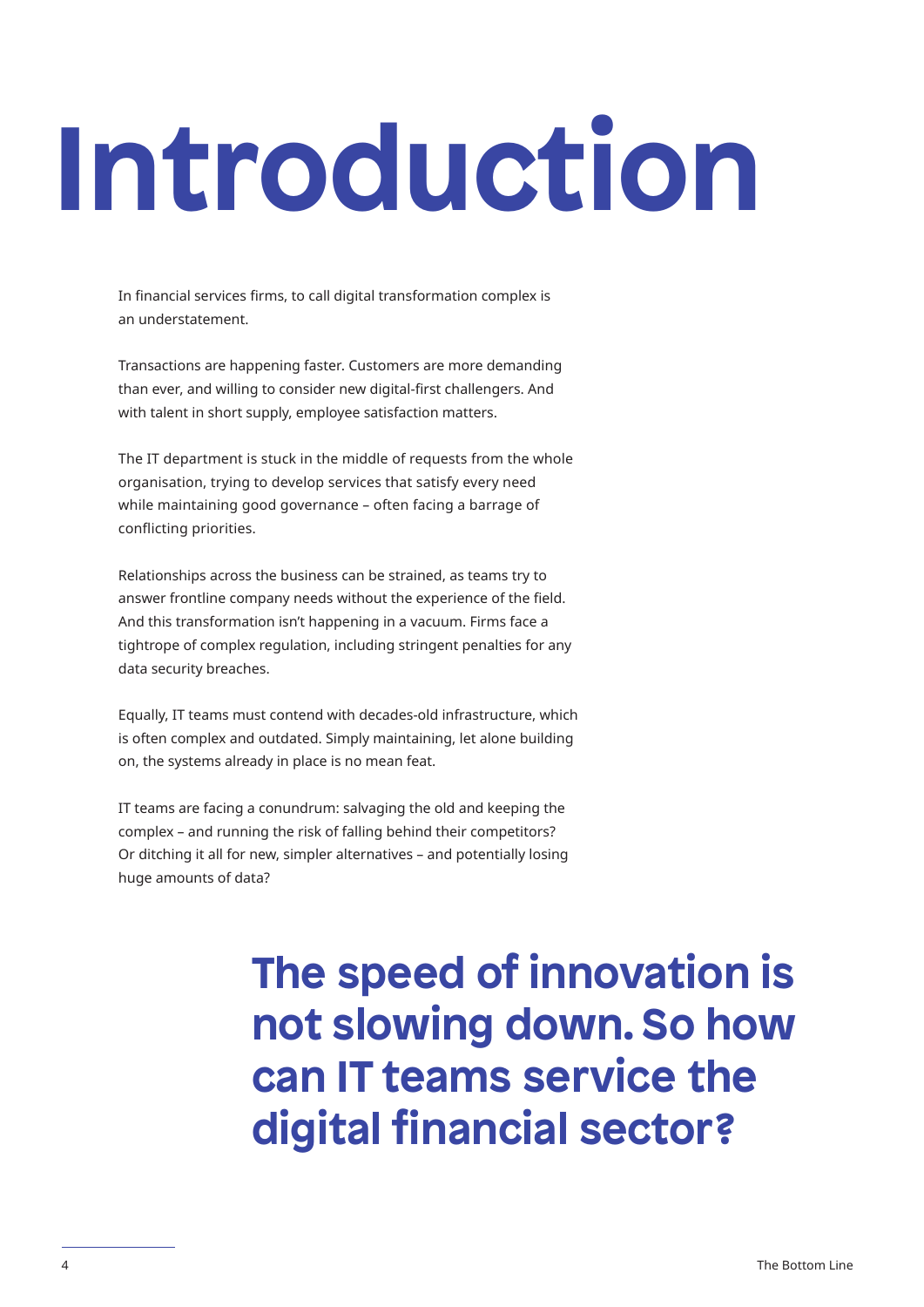The speed of innovation is not slowing down. So how can IT teams service the digital financial sector?

We've explored the views of 350 IT leaders in the UK financial services industry to explore their digital transformation journey, as well as the challenges they face to meet growing business demands and differentiate in an ever more competitive industry.

There is no cookie-cutter approach when it comes to digital transformation in the sector. But there are signs that rethinking how innovation happens, through simplified processes and collaboration with the business, could help to ease the challenges of digital transformation.

Make the complex simple, for a real competitive advantage.

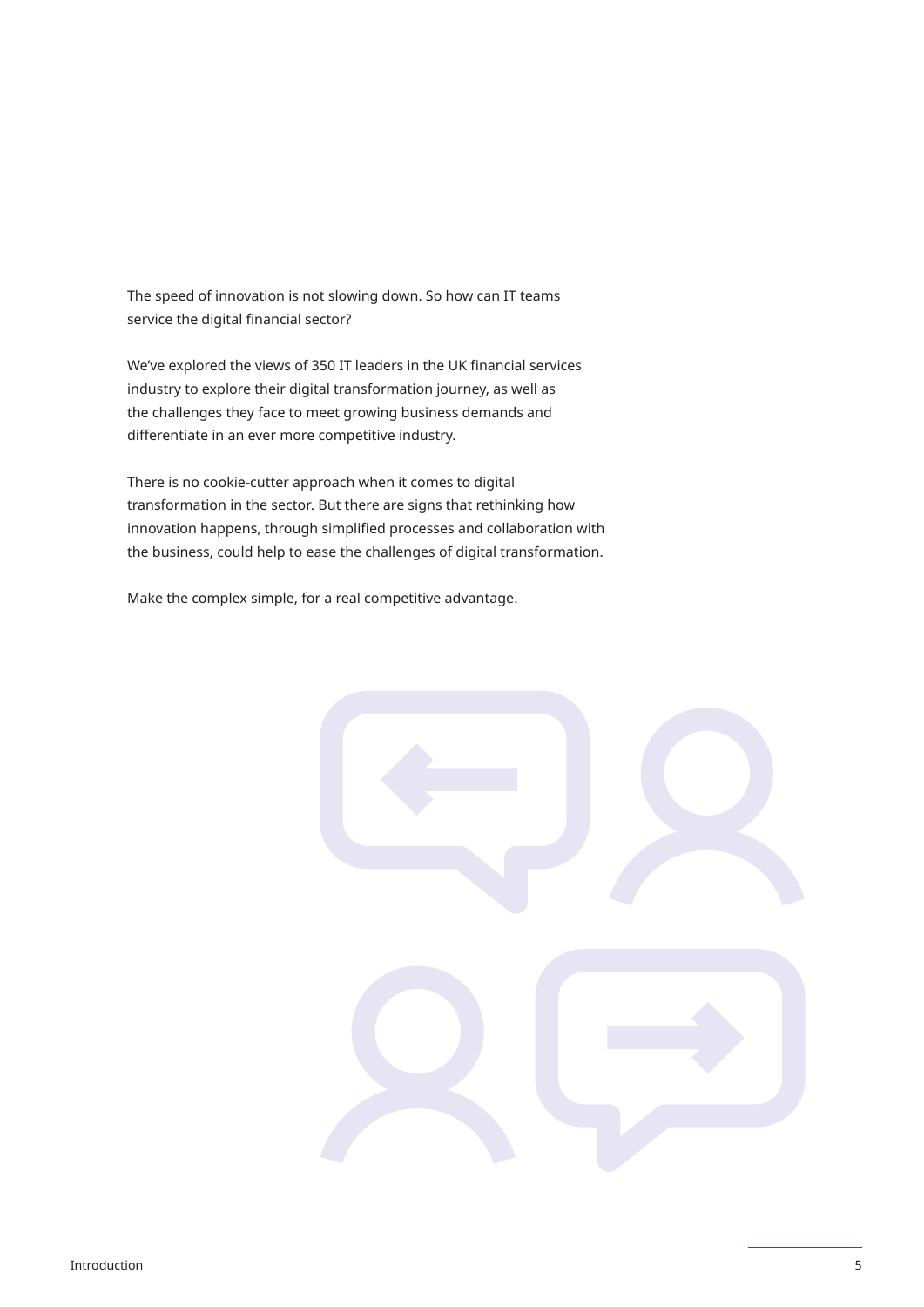

## **Digital** competing<br>to transform **whirlwind:**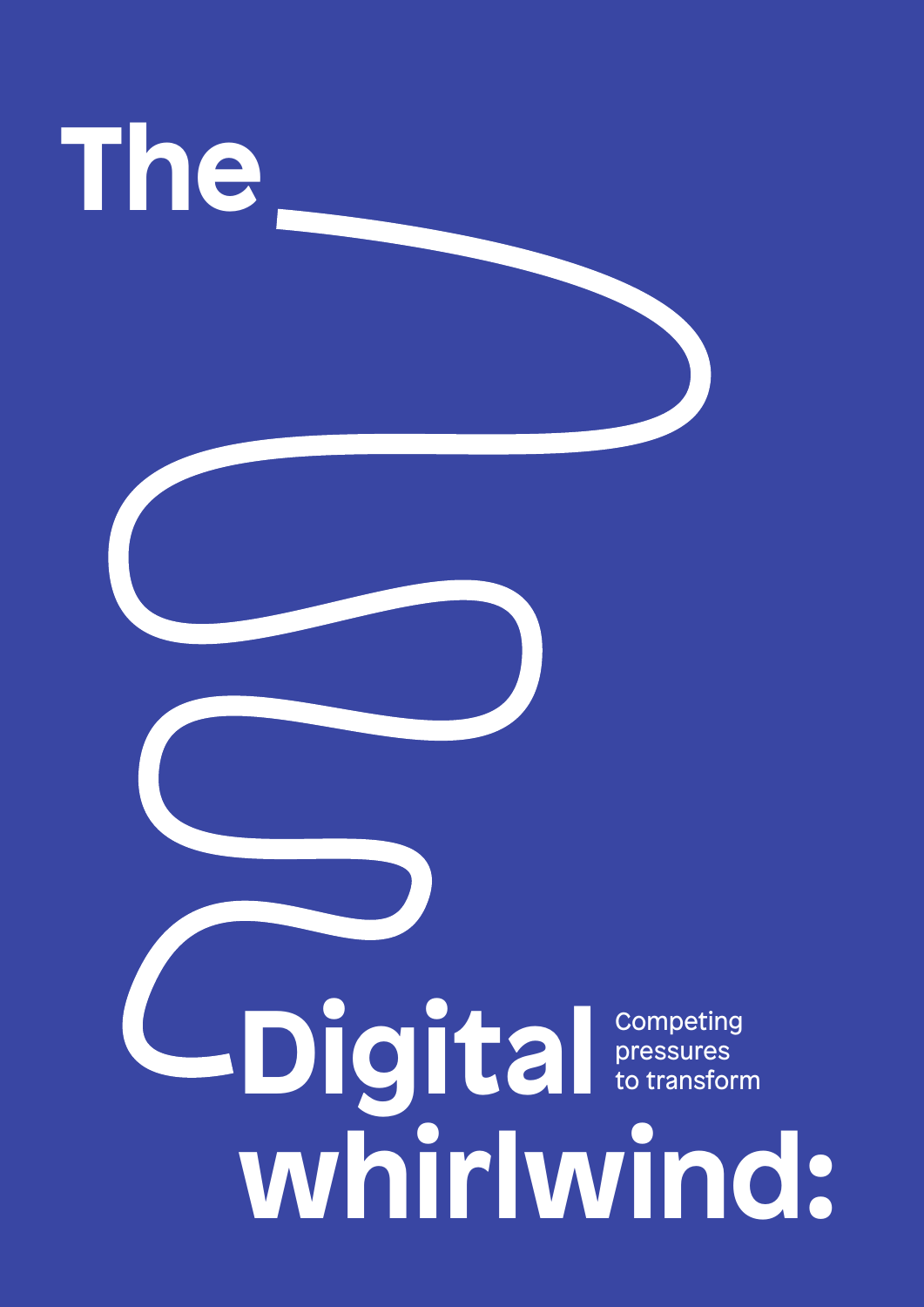The financial services industry was amongst the first sectors to digitise, but that digital transformation journey is only just gathering pace. Nine in ten IT leaders believe their firm will need to invest in digital projects over the next two years, just to succeed.

Fortunately, four in five agree that digital transformation is seen as a strategic priority in the business (80%). But the pressure for new digital services comes from several different sources: particularly, meeting customer expectations and delivering mobile working for employees.

#### Keeping the customer

Customers' expectations are higher than ever. While three quarters of IT managers believe that their customer service has improved over the past two years (72%), this transformation is far from over.

Four in five respondents say that the sector must service more customers now than ever before (79%).

But what customers want varies and services need to be tailored to different needs. IT teams are tasked with using data better to offer personalised, joined up services for customers, as 82% of respondents agree.

Despite their position away from the frontline, the IT team is responsible for helping their company keep pace with rising digital expectations.

This is an important undertaking, as almost all IT leaders recognise that improving the customer experience will be important for their business' success in the next 24 months (92%).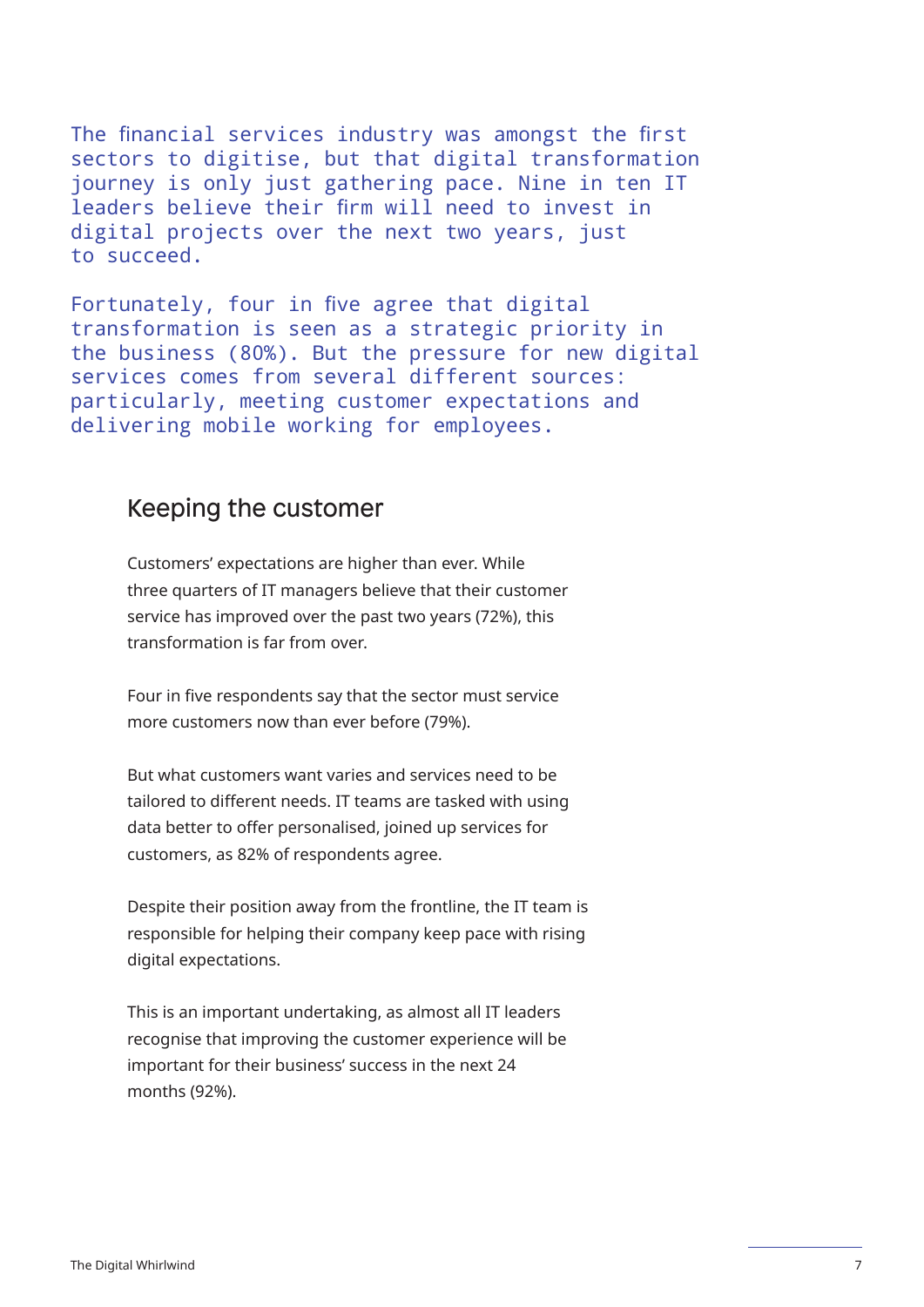#### Moving to mobile

The drive to digital also comes from another key stakeholder: the employee. As the world embraces more flexible working, the financial services sector needs to keep pace by offering employees choice as to when and how they work.

Mobile working is a key part of the answer. Three quarters of IT leaders are confident that mobile working makes employees happier (77%), more productive (65%) and helps them to better meet customer needs and expectations (63%). This completely debunks the myth of the disengaged remote worker, and is an arena more businesses may want to invest in.

> **Nine in ten IT leaders believe their firm will need to invest in digital projects over the next two years, just to succeed.**

According to 70% of IT managers mobile working doesn't only benefit the employee; it saves the business money.

Perhaps it's not surprising then that 77% of financial services firms already offer mobile working – while a further 18% want to but don't currently have it.

Overall, 69% believe that increasing the amount of mobile working will be an important factor for their success in the next two years.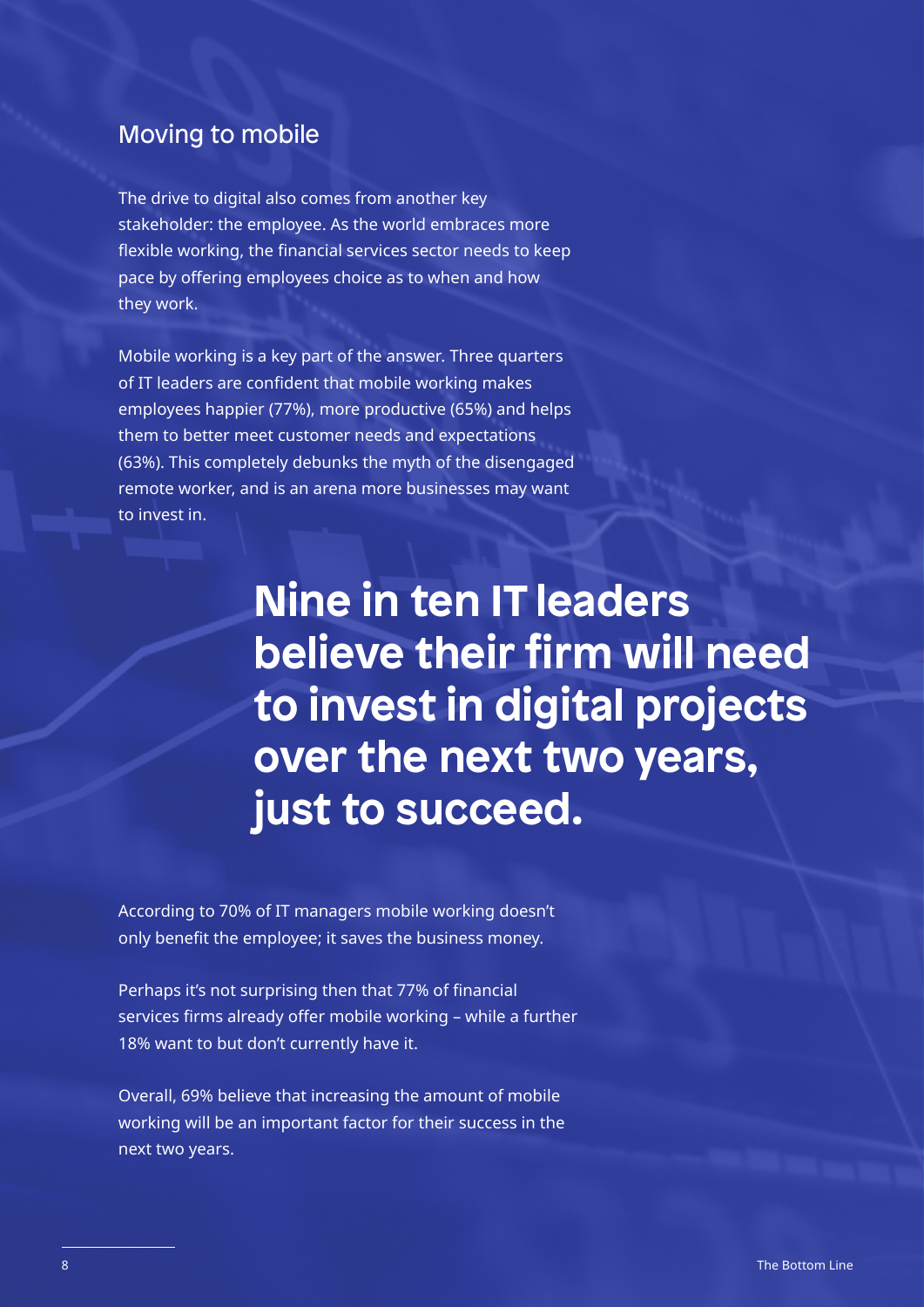Mobile working, however, can cause the IT team headaches, especially in the highly regulated banking sector. Half believe that mobile working is difficult for the IT team to manage securely (52%). A further 50% say that it makes it hard to stay compliant with regulation.

As demand for mobile working increases, IT teams will face the dual challenge of implementing new internal applications and ensuring good governance throughout the business.

> **According to 70% of IT managers mobile working doesn't only benefit the employee; it saves the business money.**

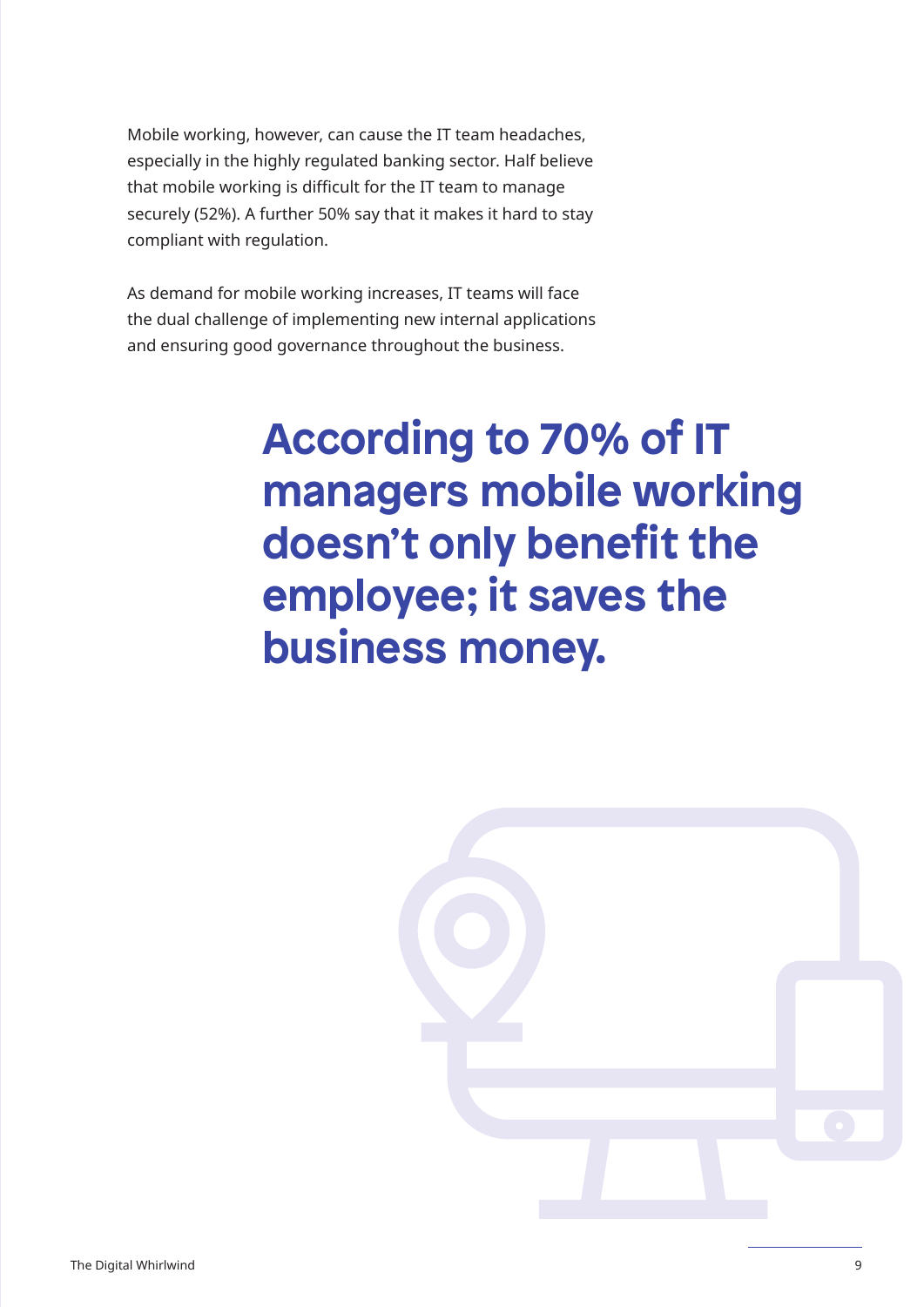#### In demand

It's not just for customer and employee satisfaction: digital transformation can deliver benefits across the entire financial services organisation.

According to IT leaders, innovation can improve relationships with regulators; seven in ten believe that digital transformation projects can solve compliance challenges (71%).

It's also about productivity and insight. Three quarters agree that digital technology can improve operational efficiency (76%), while nine in ten believe that their organisation's success as a business will depend on using data effectively.

Digital transformation is a powerful process. But sifting through the competing priorities and meeting the sheer level of demand is a key challenge for the IT team.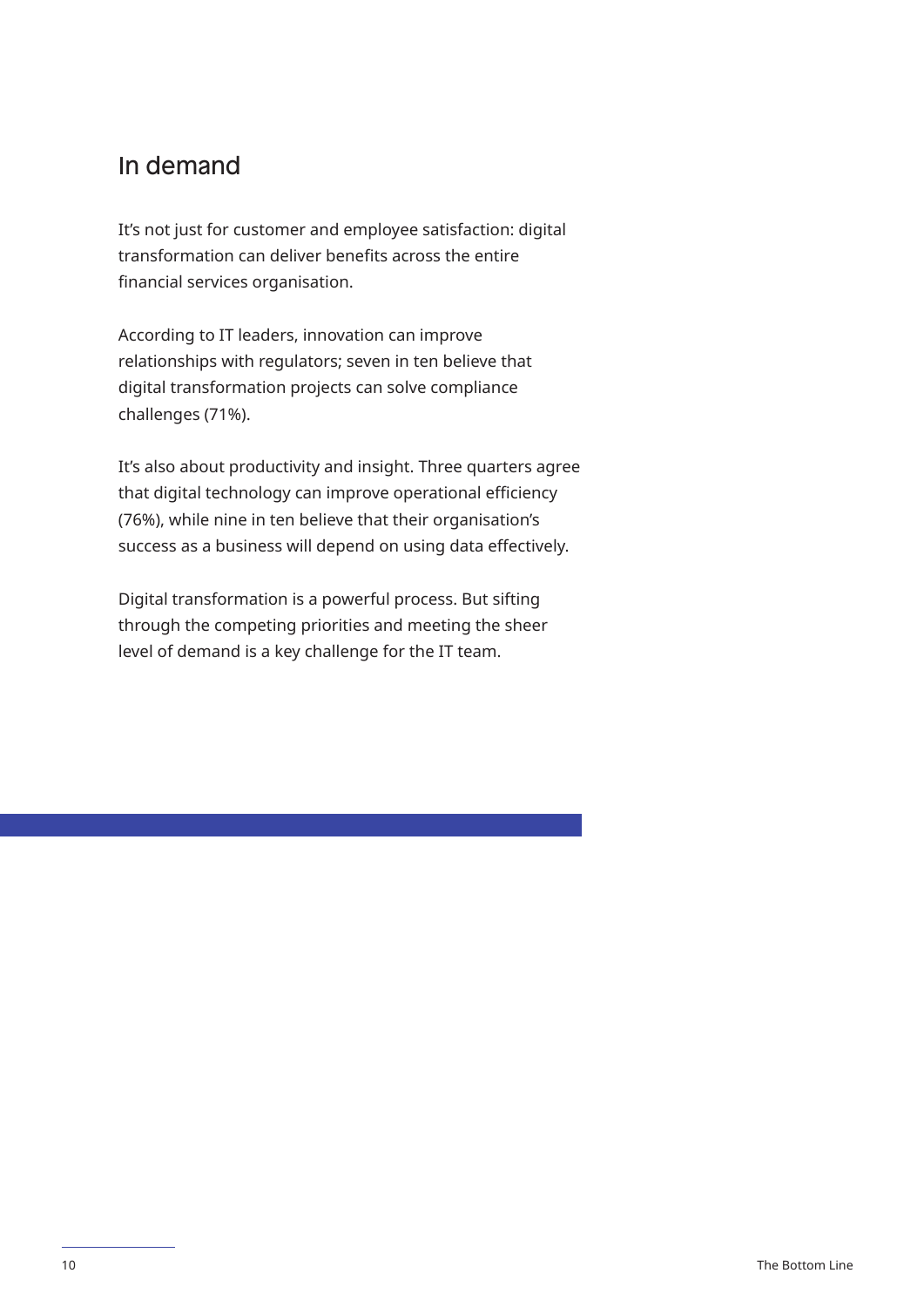#### The Mendix Maker mindset

The pressure for innovation is coming from many sources across the business. Customers constantly demand the latest digital services – and if they aren't fully satisfied, they have plenty of providers to choose from.

With competition for talent fierce, banks also need to provide employees with the option of mobile working – or face losing them to rivals, fintech or even tech firms. And this ends up creating conflicting priorities for IT teams who already have busy schedules.

Traditionally, keeping up with regulation has been the IT team's primary focus. But now, it also needs to meet business-critical challenges. IT teams must deliver innovation that's fast, reliable and secure, for a variety of needs across the business – not an easy task by any standards. To succeed, IT teams need simple development tools that will help them to cope with the sheer level of demand.

But to truly support the business' needs, teams must also collaborate closely with their colleagues on the frontline.

#### **If they aren't fully satisfied, they have plenty of providers to choose from.**

#### Rabobank – cutting costs and improving customer experience

Rabobank, a leading international cooperative bank headquartered in the Netherlands, wanted to provide better online banking services for its customers. But updating the system was difficult – the IT landscape was disparate, and regulations took priority when it came to updating applications. Together with the fact that Rabobank's IT team was mainly a project-management focused IT shop, this made the prospect of developing apps in-house complex and daunting.

With the Mendix low-code platform, the IT architect was able to turn his on-site IT team into a classic IT shop floor and build a new internet channel, all without having to

hire any Java developers. To build the company's online presence, Rabobank mixed its web content management system content with the user interface from a Mendixbuilt application at the HTML level. Importantly, businessoriented developers rather than code-oriented developers were at the heart of the operation.

In just a few months, over 500,000 Rabobank customers were using RaboDirect, the internet banking portal that manages over €18 billion in savings money. Rabobank was also able to cut 50% of the costs by upgrading its systems of record and infrastructure.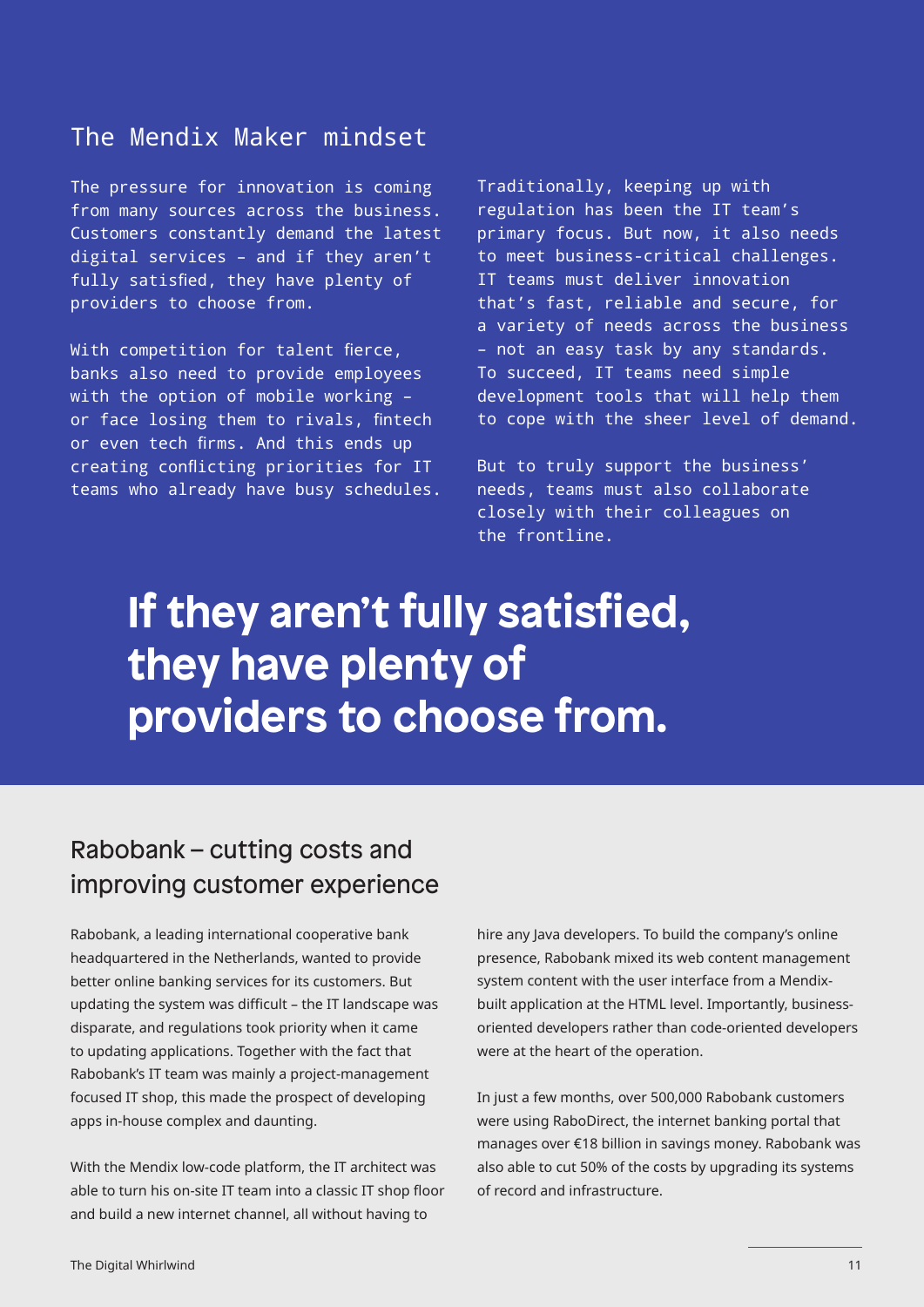

Hurdles for digital transformation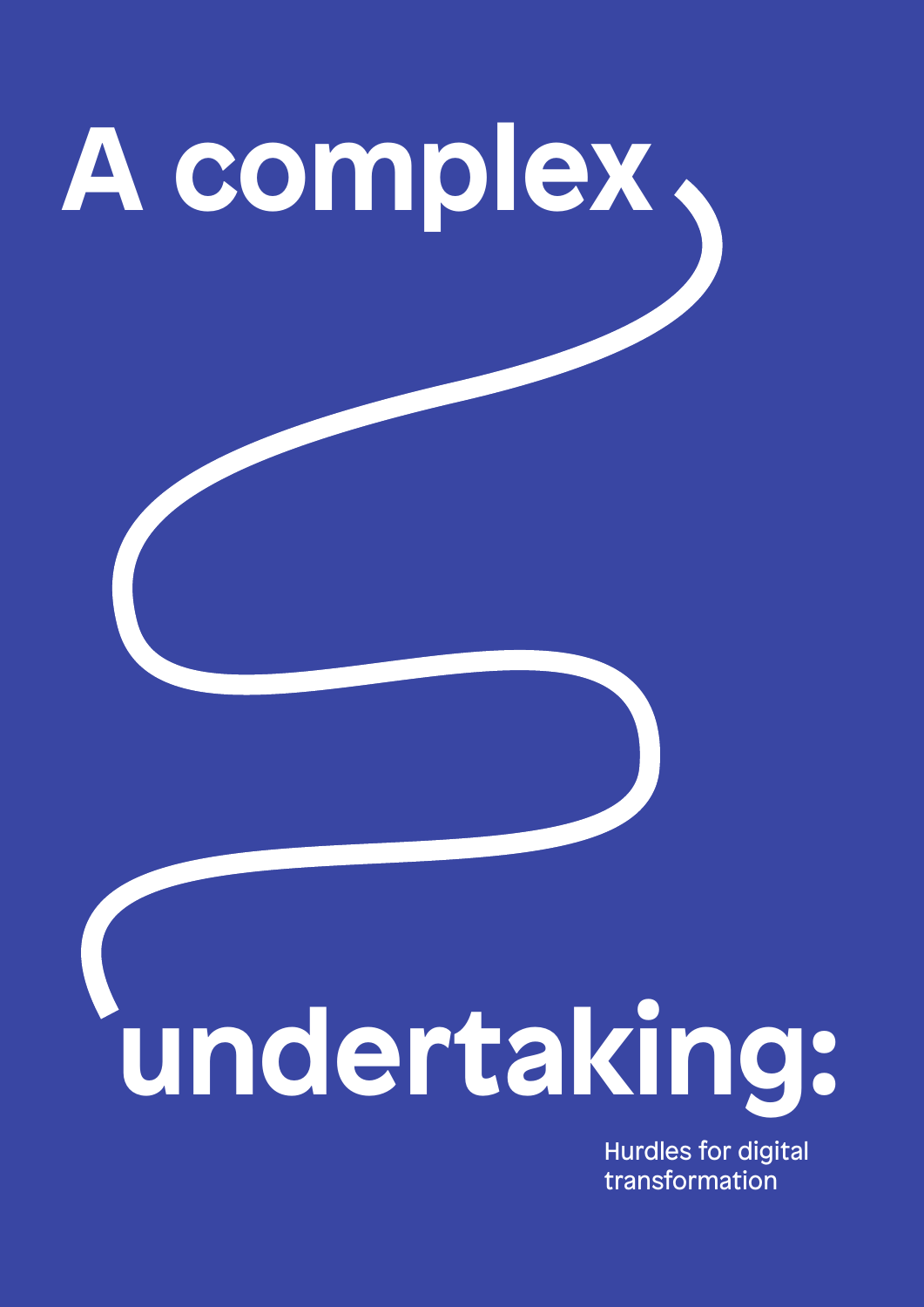Digital transformation has been taking place for some time, but IT leaders aren't particularly positive about how their firm has fared to date.

Most believe their business isn't as digitally mature as it should be (57%). Just 27% believe they're ahead of their competitors when it comes to innovation.

IT leaders at least believe that their business isn't the only one struggling – as 58% think their organisation is as digitally mature as its peers. But in a highly competitive marketplace, good enough isn't good enough – and a poor pace of transformation could be costing firms their edge.

Most financial services companies are putting effort into improving their digital credentials, according to the IT team (79%). But while it's clear that digital transformation is needed, there are many barriers to making it a reality.

#### How it's done

Demand for innovation comes from the whole business – but by and large responsibility for delivering it sits with the IT team. At four in five financial services firms, the IT department is essential for delivering digital transformation (80%).

This is because in most financial services firms, the infrastructure is controlled by a centralised team (68%) – rather than siloed across multiple departments (30%).

It's not only about the delivery. Transformation is also about coordinating the various projects across the business – and again, that responsibility is most likely to sit with IT (37%).

Fortunately, three quarters feel that their business has a clear digital strategy in place that they're working towards (75%).

That strategy, however, doesn't necessarily translate into a long-term view of how technology will work in the business. Almost half of IT leaders say their business lacks a clear digital vision for the future (42%) – rising to 53% of medium-sized organisations.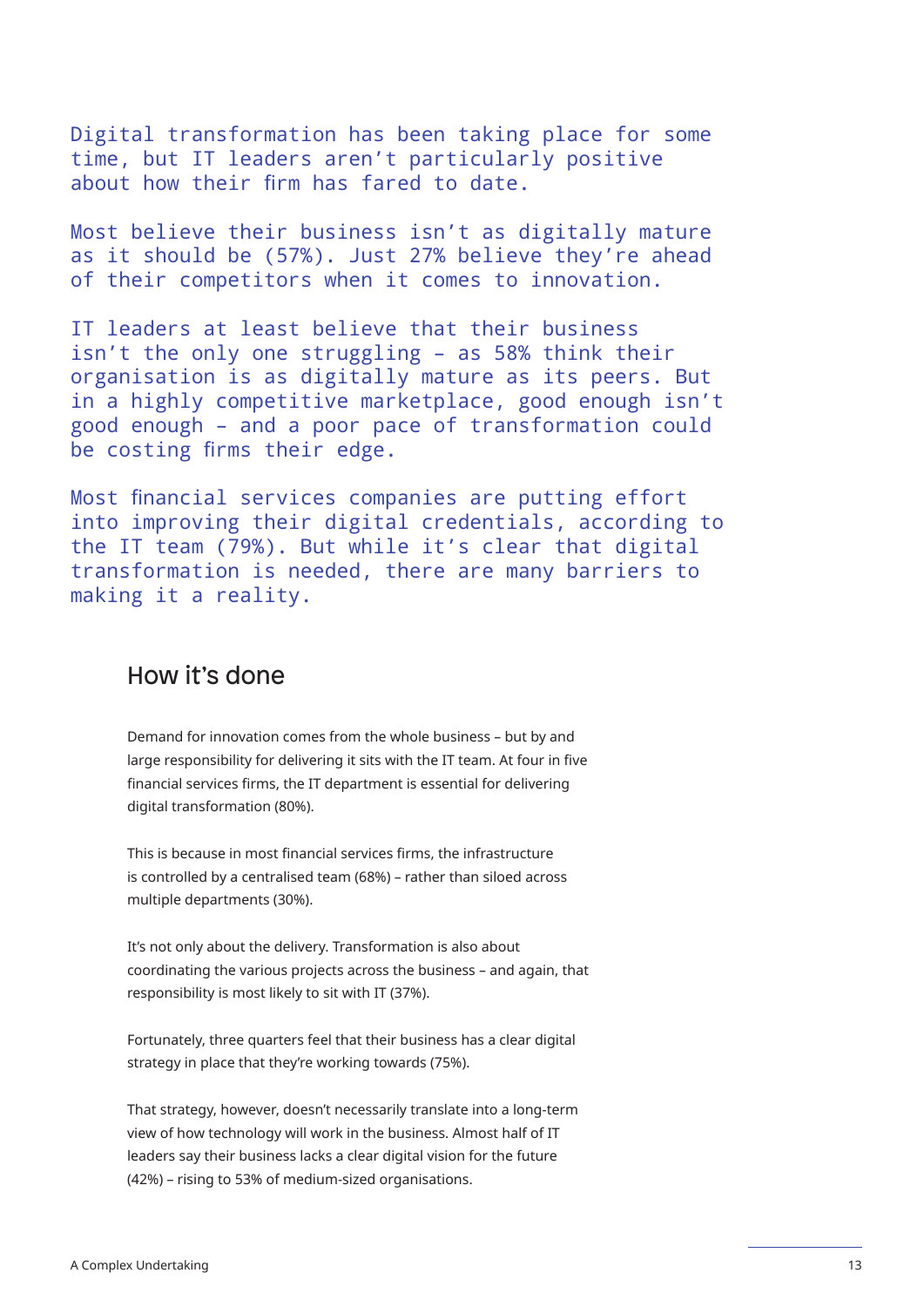There is also a capacity challenge within IT teams. A quarter of IT leaders believe that a lack of skills to deliver projects is the issue (24%) – with just 61% of IT leaders confident that their department has enough skills to meet the transformation needs of the business.

> **Almost half of IT leaders say their business lacks a clear digital vision for the future (42%) – rising to 53% of medium-sized organisations.**

#### The biggest barriers

Outside their own team, IT leaders point to several barriers to delivering digital transformation.

The most common obstacle is the IT infrastructure that's already in place. IT leaders most frequently say that legacy or antiquated IT equipment (35%) are the biggest hurdle to change.

In fact, just keeping the lights on is a challenge, as two thirds report issues in supporting these legacy systems (63%).

Maintaining an infrastructure that's decades old – but still vital to the business – can be a major drain on resources during times of change. Equally, it's hard to build new applications on top of ancient architecture to create systems fit for today.

In the highly regulated financial environment, preventing security challenges and downtime is another pressing concern. A third of IT leaders say security is the biggest barrier to transformation (35%), while 88% believe security is a key consideration when rolling out any new technology. For a quarter, the risk of service disruption caused by a project presents the greatest hurdle (28%).

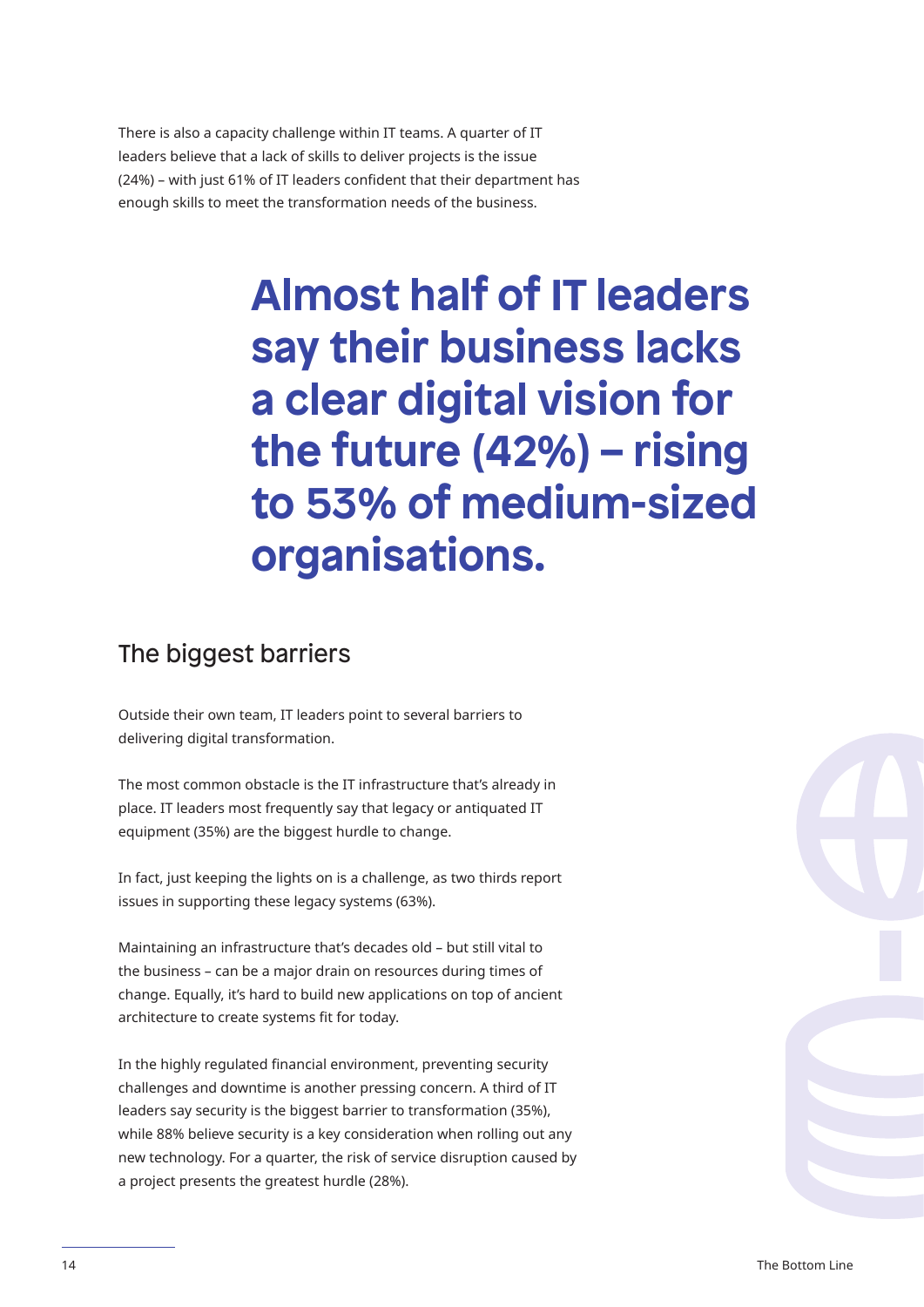People are the final piece of this complex puzzle. Transformation isn't just about new tools, but the employees that use them – and a quarter of IT leaders say that internal resistance is holding back change (28%).

#### Balancing safety and speed

Although IT teams face high demand for their support, most would not prioritise speed over caution, even if they could. Most IT leaders say that a controlled pace of digital transformation is best (55%).

Costs are also a consideration, with seven in ten IT leaders agreeing that their business needs to keep costs low while embracing digital transformation projects (71%).

It's perhaps a sign of the importance of transformation that – despite the complexity of the challenge – two thirds of IT leaders believe the value of digital transformation initiatives outweighs their inherent risks.

> **Just keeping the lights on is a challenge, as two thirds report issues in supporting these legacy systems (63%).**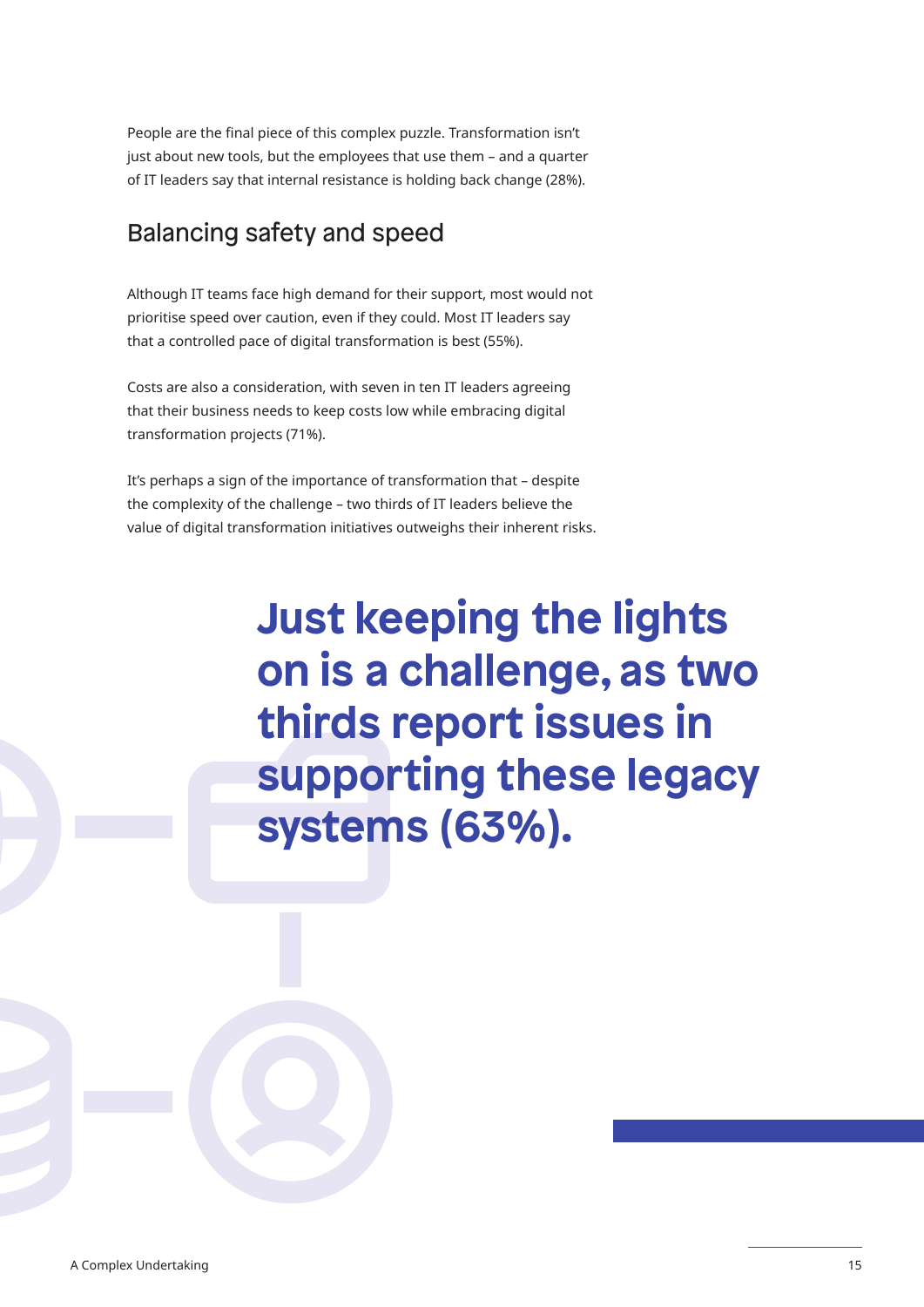#### The Mendix Maker mindset

Most financial services businesses will expect their IT team to be driving digital transformation. But for teams that face many requests from many parts of the business, it's difficult to distinguish long-term priorities that will deliver the most value from shortterm tactical wins. And too often, this results in short-term activities taking over, and more complex strategic projects dropping down the list or being cancelled altogether.

On top of that, IT teams often have to contend with an outdated infrastructure and the risks of disruption. This leads them to take a relatively conservative approach: preferring to take time to ensure compliance, security and continuity, despite the need to transform more quickly.

Adopting a low-code methodology for digital transformation can help IT teams to strike a better balance between safety and speed. By developing an open, flexible architecture, teams will face less complexity going forward – and end up with future-proofed services that are easier to upgrade.

#### Insights from ABN AMRO – Creating a future-proofed architecture

ABN AMRO wanted to build a bank that was fit and ready for the future. But with pervasive shadow IT and a legacy portfolio of over 600 applications, the IT Engineering Lead decided they needed to rethink their application portfolio strategy.

With so many apps to update, maintain, or rebuild, the team leader wanted to put the power into the hands of the business, by creating a Mendix platform team. This team of nine people uses the low-code platform to handle the application lifecycle of their portfolio, set up standards and guidelines around developing and deploying applications, and offer consultancy and user support to business developers.

Now, ABN is achieving both control and speed. One product developed on Mendix – the Pre-Trade Counterparty Manager for mobile – was ready to go into production after a hackathon of just four hours. Overall, the business aimed to transition 200 applications by 2019 – and they got there.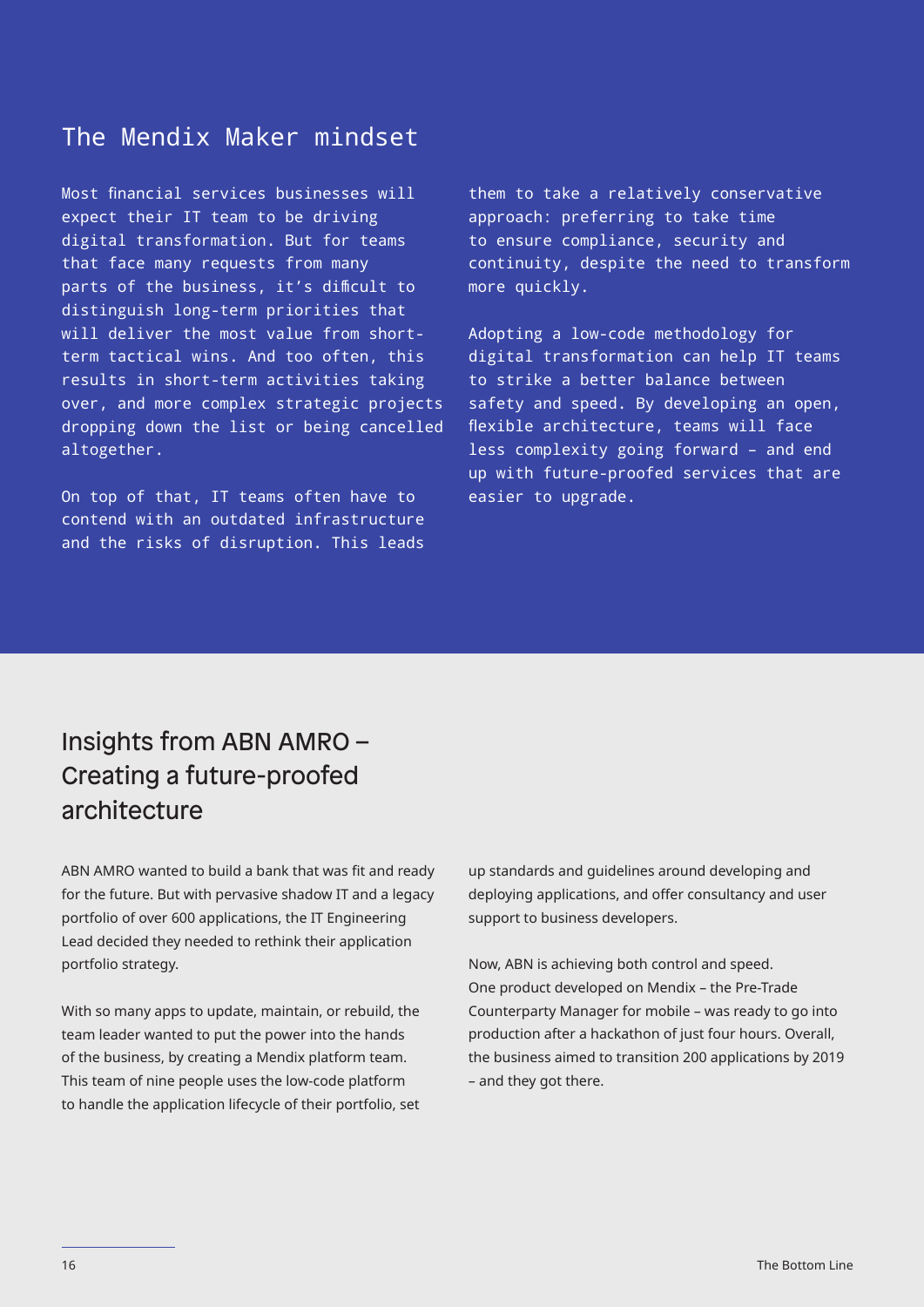## **Providers**

**to**  Uniting IT and the business

### **collaborators:**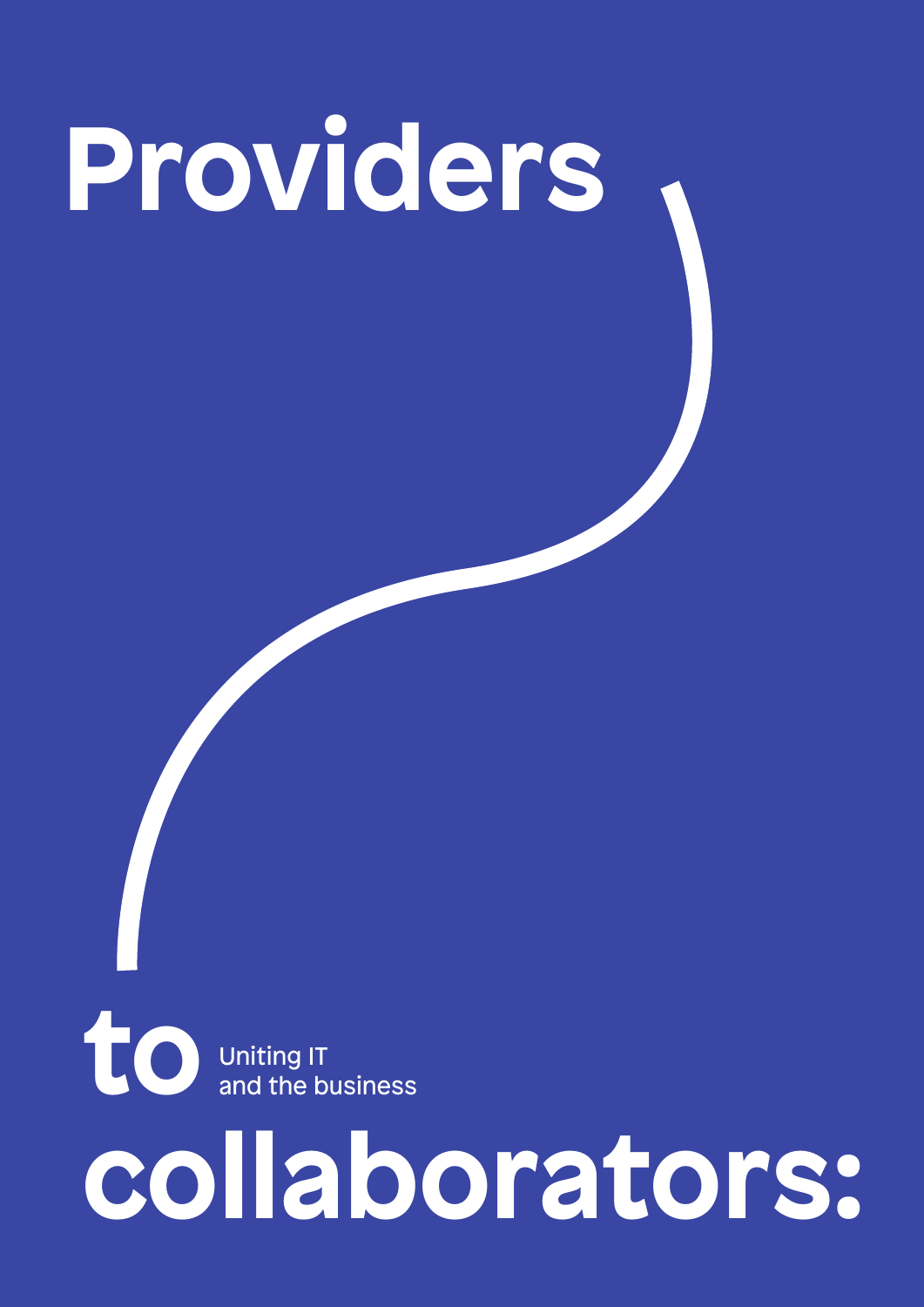The financial services sector needs digital transformation to succeed and the IT team is normally responsible for delivering it. But even so, IT teams tend to be seen as a drain – rather than a benefit – to the business.

Two fifths of IT leaders say that their team is viewed as "just a cost to the business" (43%), compared to the 63% that believe its role as a value creator is understood. There appears to be a disconnect between IT and the rest of the business.

#### The digital disconnect

IT leaders believe that their teams are seen as slowing the progress of digital transformation. Nearly half say the IT team is seen as a bottleneck for innovation (48%) – holding the business back, rather than enabling it.

But equally, many aren't convinced that the wider business is ready for the changes that digital transformation will bring (67%). Internal resistance is seen as the biggest barrier to change at a quarter of firms (28%). Unsurprisingly, then, changing working habits is seen to be a crucial part of digital transformation (78%).

It's also about the business' ability to use digital tools when they come. Half of IT leaders think that the digital skills in the business are confined to their department (50%). Meanwhile, 86% believe that increasing these skills across their employee base will be key over the next two years.

There are signs of strain in the relationship between IT and the business – and interaction may be part of the problem. Most IT leaders admit their team has difficulties communicating with the wider business (55%).

#### Company-wide innovation

The IT team and the wider business could be doing more to help each other. Most leaders are clear that frontline workers understand customer needs better than their department (73%) – and so could help them to develop the best new customer services.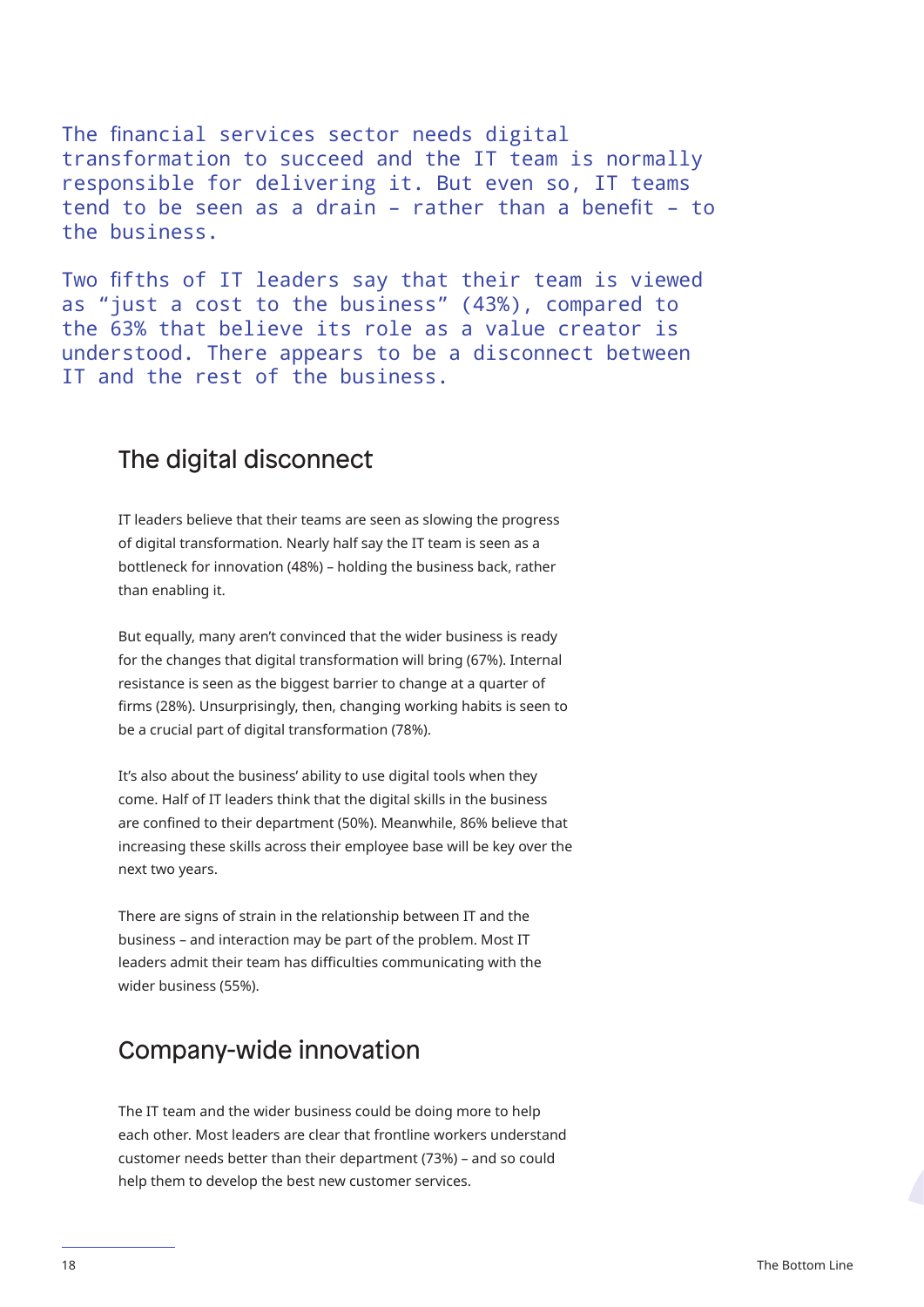But IT can also bring more to the rest of the business. Seven in ten believe that the IT team adds value when it's involved in key strategic initiatives in the wider organisation (71%). That applies to the leadership team too – and IT leaders agree that their business' success in the next two years depends on recruiting senior managers with a strategic digital vision (76%).

Luckily, IT leaders are more than happy to open the realms of digital innovation to the rest of the business. And many actively welcome it: most respondents argue that the wider business needs the freedom to innovate and operate outside of IT's control (59%). Despite concerns about the governance of new technology, just 59% think it would be dangerous for the business to use digital functions without their oversight.

> **Most respondents argue that the wider business needs the freedom to innovate and operate outside of IT's control.**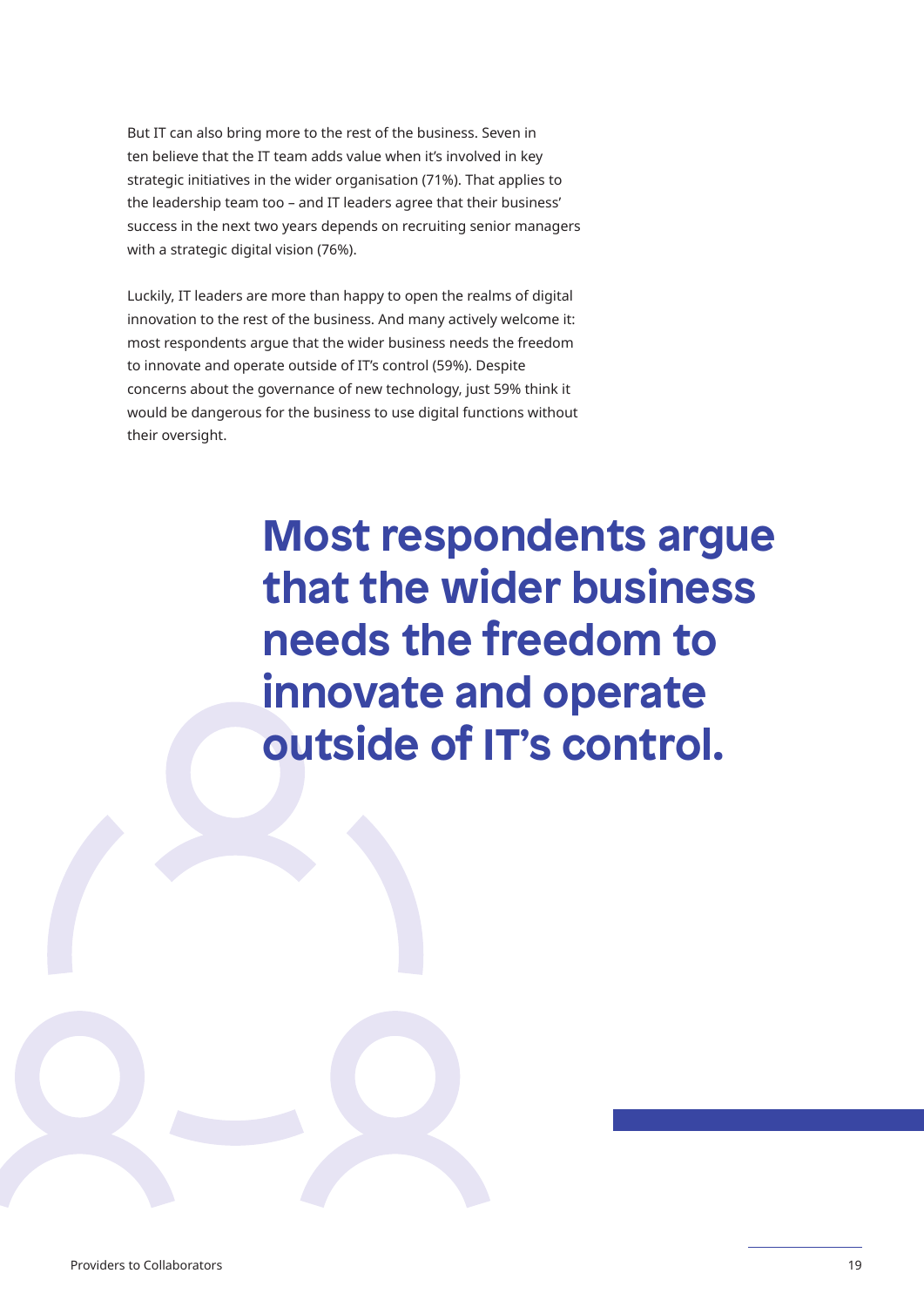#### The Mendix Maker mindset

In a world that moves at the speed of light, IT teams can no longer afford to be the catalysts – or bottlenecks – for digital innovation. Instead, IT departments must find ways to empower business leaders to develop digital solutions that help solve their challenges. This will enable IT to take on a strategic role, advising non-technical colleagues on the best methods to achieve their goals without compromising on compliance, security and downtime.

This collaborative approach will also help spread the digital mindset that businesses crave. But opening the door to more ideas is only the first step. Non-technical staff needs to be given the tools to turn their concepts into

real-world services that provide value, both internally and for their customers. Low-code development platforms enable IT and non-technical colleagues to collaborate – helping them to create the services customers want today and prepare for a fully digital future. With this approach, IT can also rest assured it has the oversight it needs to remain compliant, helping support the bottom line with digital solutions.

A model that positions the IT team as collaborators, not service providers, can empower financial businesses.

We're at the very start of this journey. But now is the time for IT to connect with other teams, to help them learn how they can be involved in digital projects and instil new ways of working across the whole business.

**A model that positions the IT team as collaborators, not service providers, can empower financial businesses.**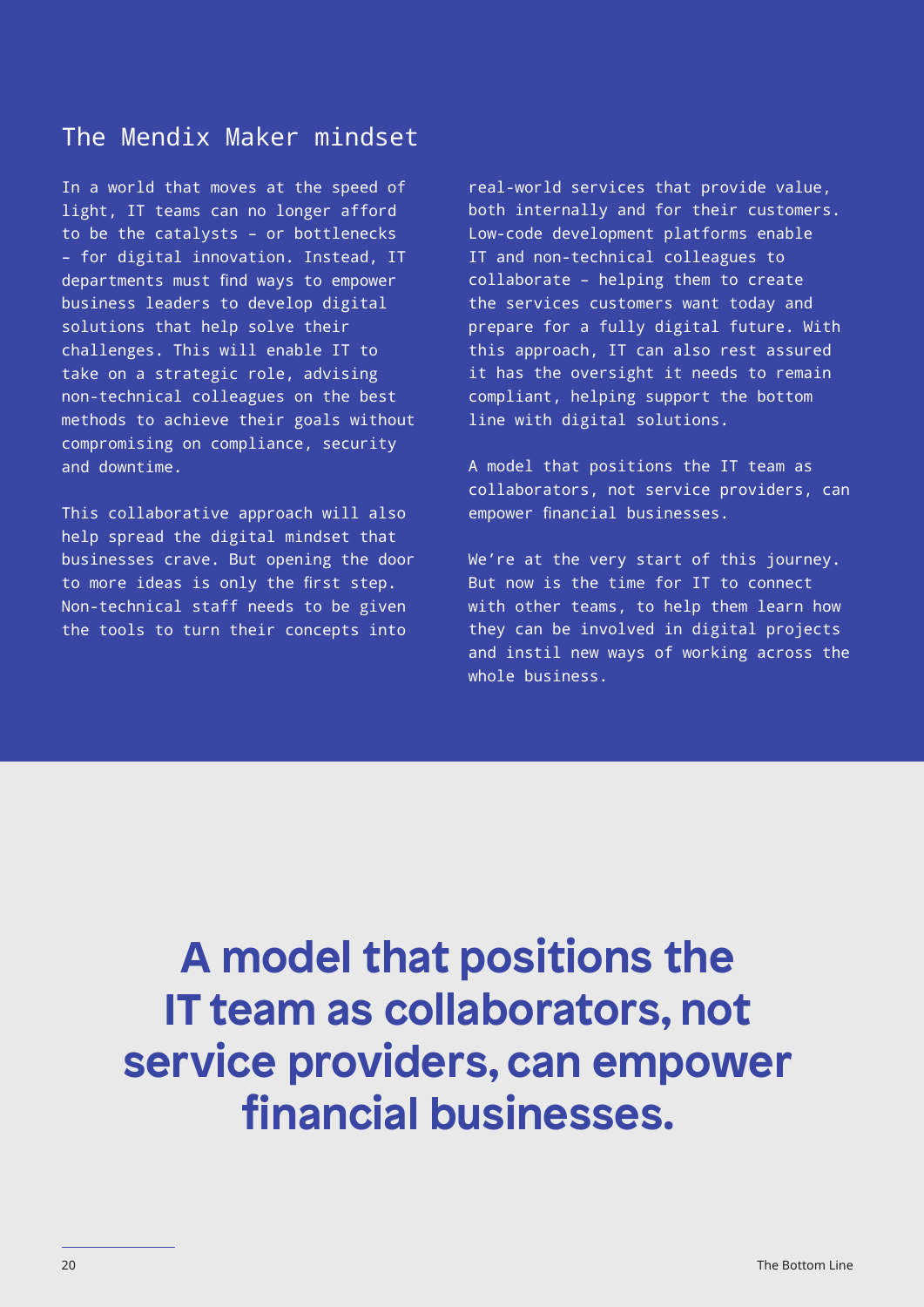### **From complex**

### **to simple:**

Gaining a competitive edge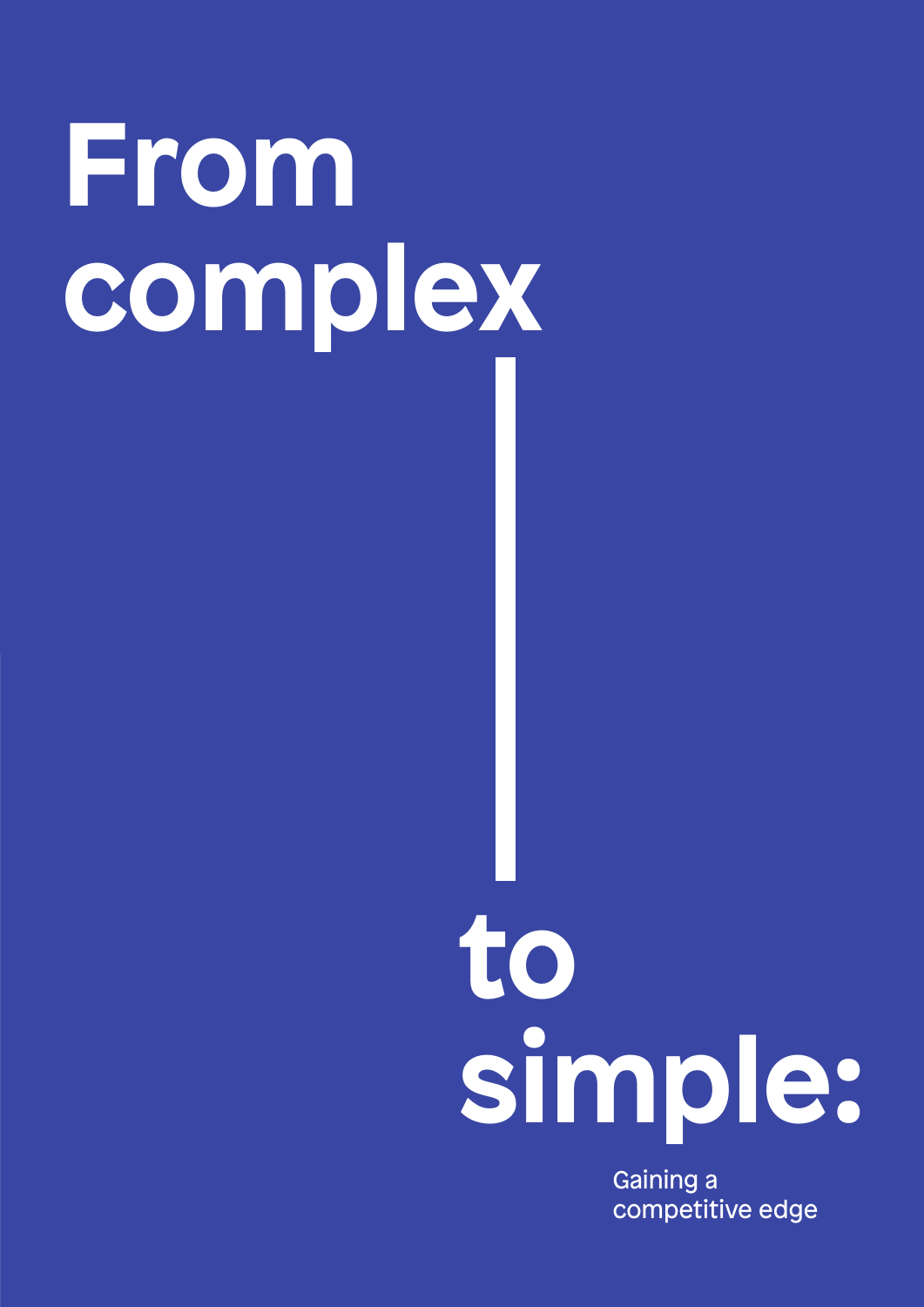Most financial services businesses have given up on the idea that digital transformation will be a finite process with a clear end date. Technology, employees and critically customers will keep evolving – and they need financial companies that are willing to embrace that change too.

But in this shift to a more digital world, the IT team has often missed out. Facing a digital whirlwind of competing demands, made all the harder by legacy IT and a shortage of skills, it's in a challenging position to succeed.

And to top it off, IT was and remains responsible for maintaining the security, compliance and availability of digital services, which often takes precedence over the need to evolve quickly.

Taking a different approach to development can help.

A low-code approach can simplify and accelerate innovation, cutting out much of the complexity that has beset the sector. This allows teams to deliver more in the short term and expand on their systems in the future.

But equally, IT can't do it all alone. By transforming the relationship with the wider business – to be collaborators, rather than providers – IT teams can empower the whole organisation to transform.

Technology is more important than ever before. Developing together will help to simplify a complex process to enable financial services firms to keep on innovating into the future.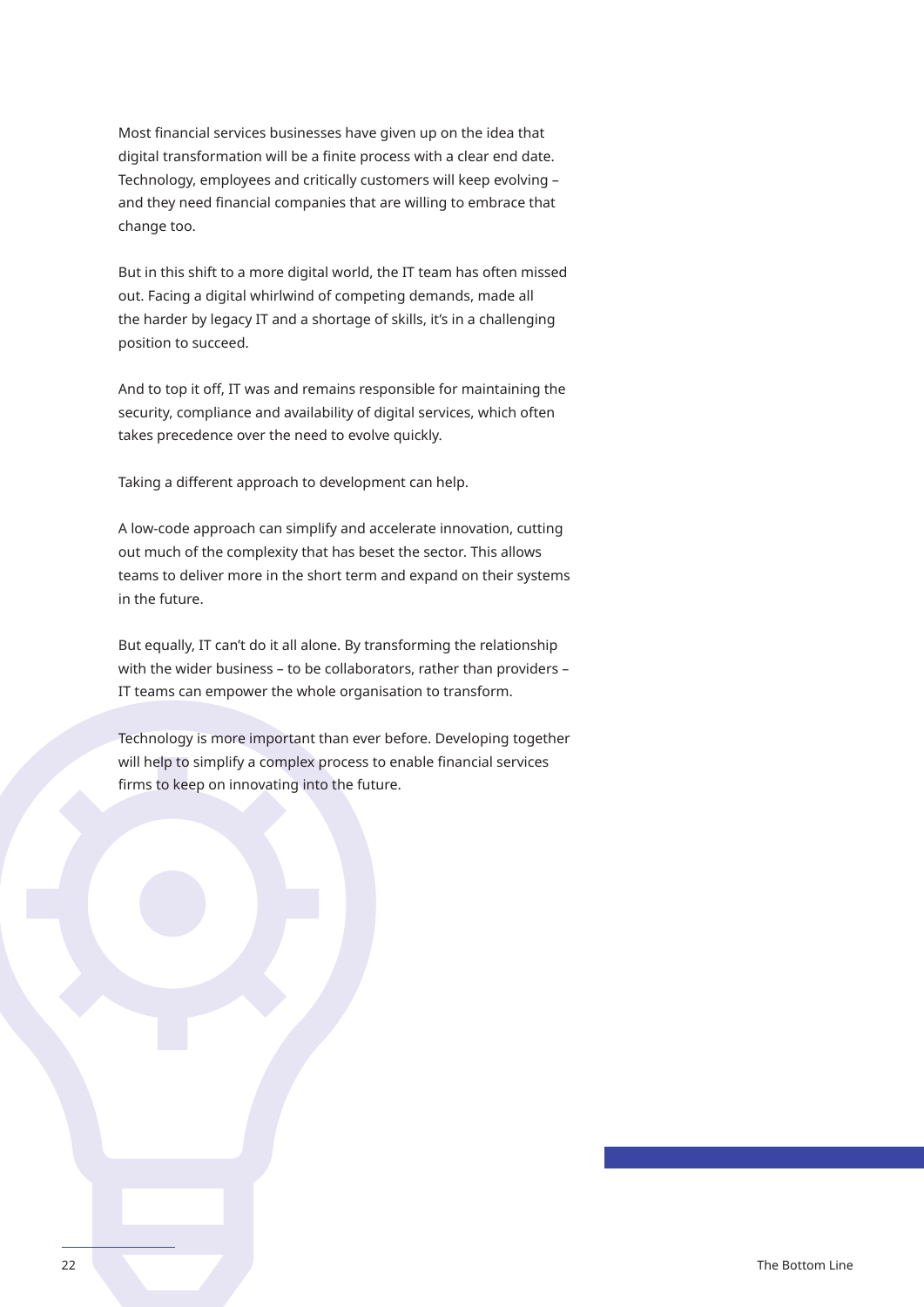This survey of 353 IT decision-makers in medium to large companies in the UK financial services sector was carried out by Opinium in January 2020.